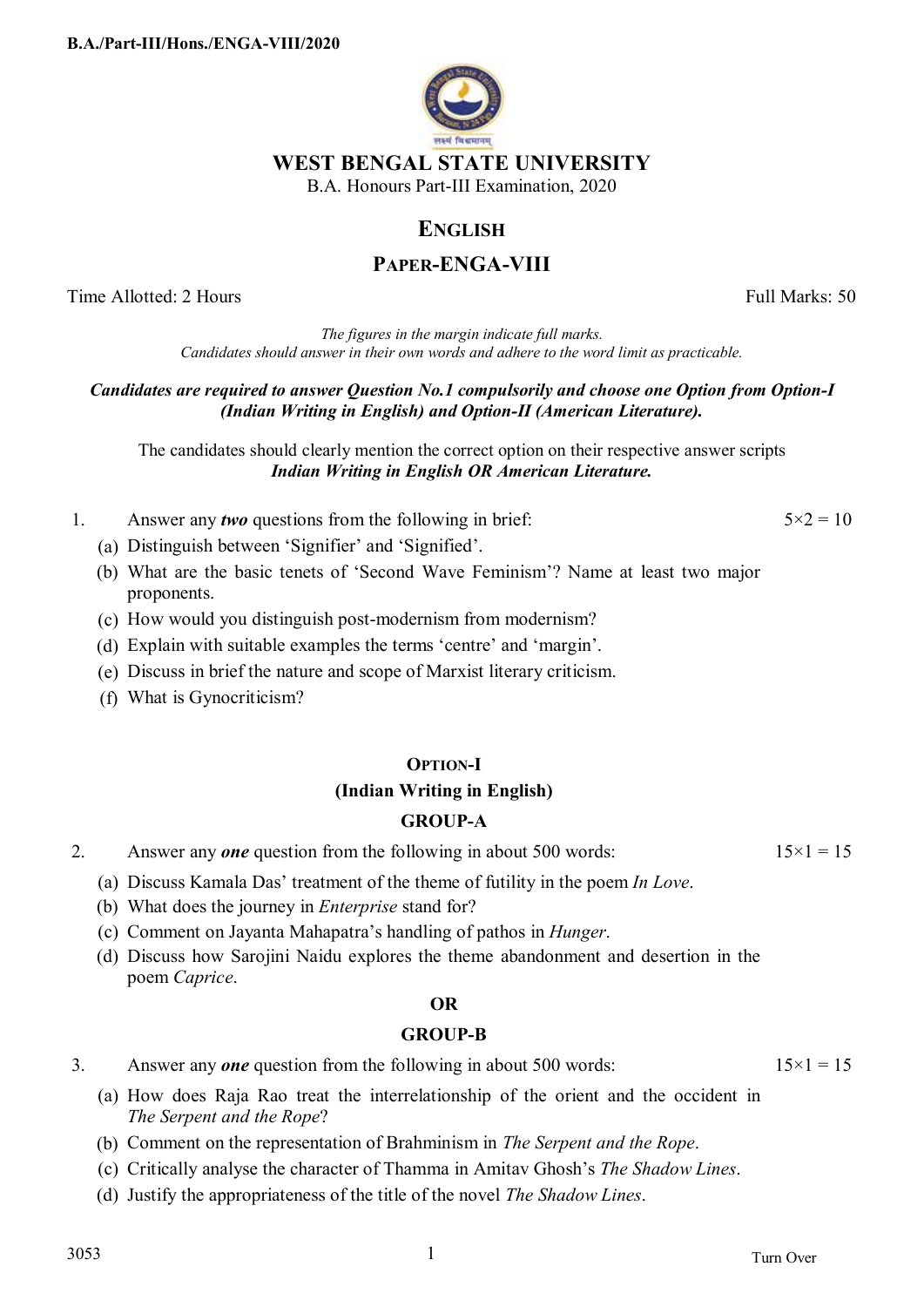#### **B.A./Part-III/Hons./ENGA-VIII/2020**

## **GROUP-C**

- 4. Answer any *one* question from the following in about 500 words:  $15 \times 1 = 15$ 
	- (a) Assess *The Lost Child* as a typical Indian short story.
	- (b) Bring out the complexities in the character of Muni in *A Horse and Two Goats*.
	- (c) How does Anita Desai represent the Indian classical music tradition in *The Accompanist*?
	- (d) Salman Rushdie's *Chekov and Zulu* has often been read as a commentary on the postcolonial Indian situation. Discuss.

## **OR**

### **GROUP-D**

- 5. Answer any *one* question from the following in about 500 words:  $15 \times 1 = 15$ 
	- (a) How does Dattani reveal the sufferings of Tara?
	- (b) Comment on the interplay of past and present in *Tara*.
	- (c) "Currimbhoy becomes the voice of universal revolt". Analyse the statement with reference to his play *The Refugee*.
	- (d) Critically analyse the character of Yassin in Currimbhoy's *The Refugee*.

## **GROUP-E**

| Locate and annotate any <b>one</b> from the following in about 200 words: | $5 \times 1 = 5$ |
|---------------------------------------------------------------------------|------------------|
| (a) Who dares misery love,                                                |                  |

- And hug the form of Death, Dance in Destruction's dance, To him the Mother comes.
- (b) O what does the burning mouth Of sun, burning in today's, Sky, remind me….
- (c) Her tumbled hair suddenly known as silk in my hand, I shook a little and took her behind the laws of my land.
- (d) But then the differences arose On how to cross a desert patch, We lost a friend whose stylish prose Was quite the best of all our batch. A shadow falls on us – and grows.

#### **OR**

7. Answer any *one* question from the following in about 200 words:  $5 \times 1 = 5$ 

- (a) Comment briefly on the character of the 'Little Mother' in *The Serpent and the Rope*.
- (b) Discuss briefly the theme of marriage as reflected in *The Serpent and the Rope*.
- (c) Briefly comment on the narrator's relation with his cousin in *The Shadow Lines*.
- (d) Comment on the representation of love in *The Shadow Lines*.
- 8. Answer any *one* question from the following in about 200 words:  $5 \times 1 = 5$ 
	- (a) Comment on the reaction of the child at the end in Mulk Raj Anand's *The Lost Child*.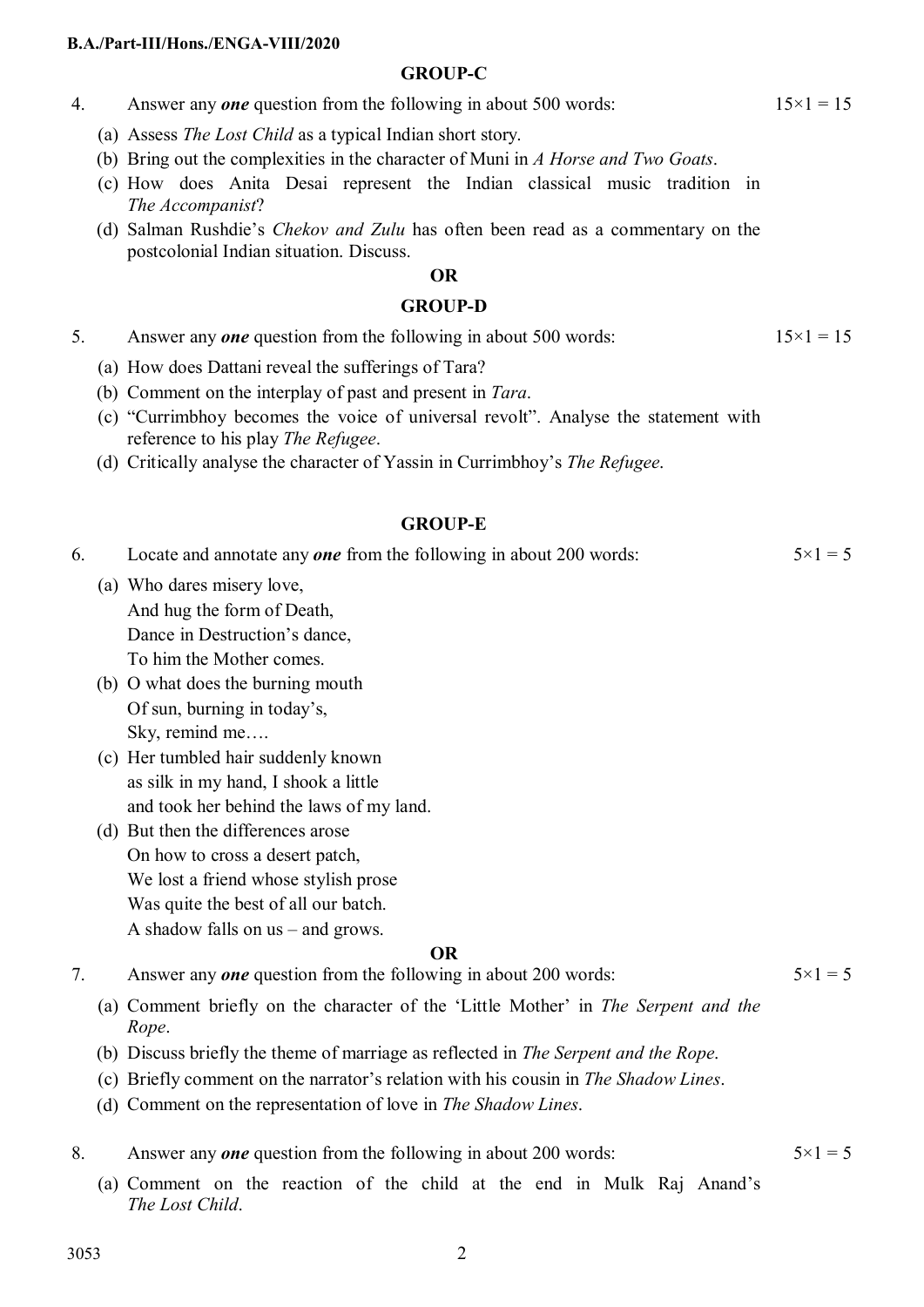#### **B.A./Part-III/Hons./ENGA-VIII/2020**

- (b) What is the business transaction that takes place between Muni and the American businessman in *A Horse and Two Goats*?
- (c) Explain with reference to the context: "Play for me."
- (d) Comment on the significance of the nicknames Chekov and Zulu.

## **OR**

- 9. Answer any *one* question from the following in about 200 words:  $5 \times 1 = 5$ 
	- (a) Comment on the role of the grandfather in *Tara*.
	- (b) Explain with reference to the context: "Oh what a waste! A waste of money. Why spend all the money to keep me alive? It cannot matter whether I live or die".
	- (c) Analyse the role of Mita in *The Refugee*.
	- (d) Explain with reference to the context: "And they are growing in numbers all the time. We're calling an emergency meeting of the town elders. This can't go on. We'll seal the borders".

## **OPTION-II**

## **(American Literature)**

## **GROUP-A**

| Answer any <i>one</i> question from the following in about 500 words: | $15 \times 1 = 15$ |
|-----------------------------------------------------------------------|--------------------|
|-----------------------------------------------------------------------|--------------------|

- (a) Discuss Whitman's treatment of Nature in *Crossing Brooklyn Ferry*.
- (b) Analyse the form and content of e.e. cummings's *Somewhere I have never travelled*.
- (c) Discuss Bob Dylan's *How many roads must a man walk down* as an anti-war poem and song of protest.
- (d) How does Langston Hughes use the image of river in *A Negro Speaks of Rivers*?
- 3. Explain and annotate any *one* from the following in about 200 words:  $5 \times 1 = 5$ 
	- (a) We slowly drove, he knew no haste,

And I had put away

My labor, and my leisure too,

For his civility.

- (b) Yes, and how many deaths will it take 'til he knows That too many people have died?
- (c) In me she has drowned a young girl, and in me an old woman Rises toward her day after day, like a terrible fish.

## **OR**

## **GROUP-B**

- 4. Attempt any *one* question from the following in about 500 words:  $15 \times 1 = 15$ 
	- (a) Fitzgerald's *The Great Gatsby* is a realistic portrayal of the contemporary society. Discuss.
	- (b) Comment on the significance and appropriateness of the title *The Great Gatsby*.
	- (c) Alice Walker's *The Color Purple* weaves an intricate mosaic of women joined by their love for each other, the men who abuse them, and the children they care for. Discuss.
	- (d) How does the death of Celie's mother change Celie's relationship with her family, with herself, and with God in *The Color Purple*?